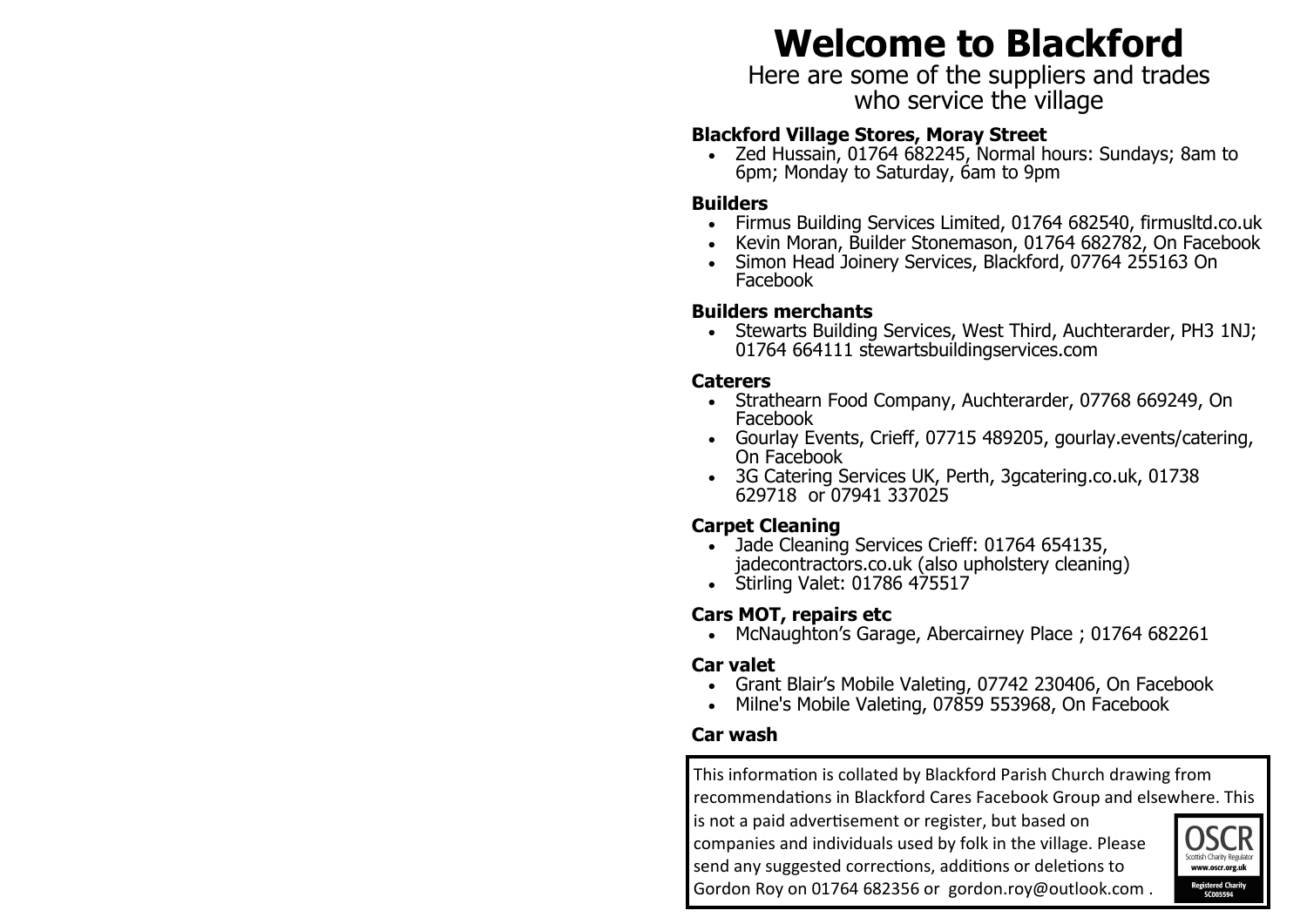• McNaughton's Forecourt on Moray Street

#### **Central Heating Oil (Kerosene)**

- Blackford Oil Collective: takes orders a few times a year and residents benefit from bulk order discount. blackfordoilcollective@gmail.com
- Brogan Fuels: 0345 3008844
- Johnstone Oils: 01382 611164
- Oilfast: Crieff. 01764 910450
- Rix:01324 485634
- Bilsland: 01360 660264
- AA Oils, Bannockburn, 01786 818866
- Also Bryce, Carnaigie, Chrystal

#### **Childminders**

- Shona Stewart, Drumlochy Farm, 682221
- Katie Wilson, Messy Mitts Childminding, Moray Place

#### **Chimney Sweeps**

• Central Chimney Sweeping, 0800 999 5225 / 07530 210949

#### **Cleaning services**

• Amy Sparkles home help and domestic services, Blackford, 07413 181451, amysparkles.com, On Facebook

## **Coal Deliveries**

• Imrie Coal Merchants, Stirling 01786 472906, diimriecoal.co.uk, deliver alternate Wednesdays

#### **CORGI Gas fitter**

#### **Dentists**

- Infinity Blu, Auchterarder, 01764 664488
- Beech Tree Dental Care, Dunblane, 01786 439270

## **Doctors (GPs)**

• St Margaret's Health Centre, Auchterarder, 01764 662275

## **Dog trainer**

- Kairyn Beatson, Gask,01738 730714 or 07933 727017 perthdogtrainer.co.uk
- Bullerz K9 Training, Perth, 07584 661554, bullerzk9@outlook.com, On Facebook
- Dog Behaviour Centre, Stirling, SDBC@live.co.uk, stirlingdogbehaviouralcentre.com (& Doggie Day care)
- Perthshire Abandoned Dogs Society, Forteviot 01764 684491,
- Agata Brzek, dogfocused.co.uk, 07593032280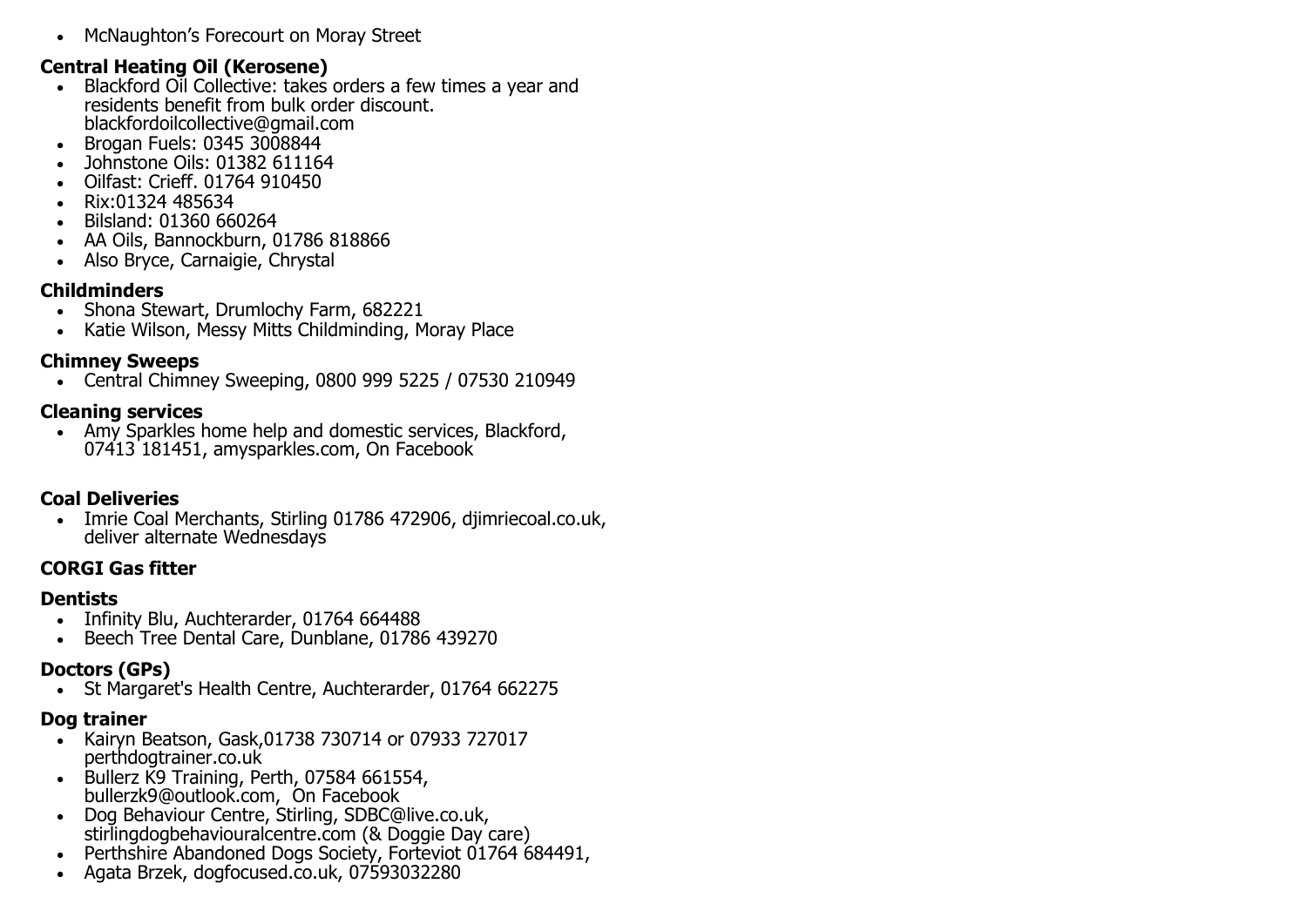Enquiry Centre) on 0800 23 23 23

• Or through the Perth & Kinross Council website pkc.gov.uk

#### **Roof cleaning**

• Head Roof Cleaning Ltd, Blackford, 07764 255163

#### **Roof works (see Builders above)**

- Mark Devlin Roofing Services, 07597 382946, On Facebook
- Ward Roofing Ltd, Muthill, 07572 634612, On Facebook
- William Tracey & Sons, Crieff, 01764 652610

## **Skip Hire**

- William Russell & Sons, Dunfermline, 01383 723367, wmrussell.co.uk
- Binn Group, Glenfarg, 01577 830833, binngroup.co.uk
- John Graham Metals Ltd, Stirling, 01786 461807, johngrahammetalsltd.com

## **Taxi (Private Hire) services**

- M & M Chauffeur Drive, Auchterarder, 01764 660116
- Ford Private Hire, Auchterarder 01764 664050
- Premium Taxi, Auchterarder. 07447446000
- Brendan MacGillivary, 01764 664466
- R.A.M. Private hire, Auchterarder, 07715 255001, On Facebook, ramprivatehire.co.uk

## **Tiling**

• Ian Little Ceramic Tiling (and building advice), Blackford, 07745 751046

#### **TV Ariels, dishes etc**

- Mark Tyerman, Auchterarder, 01764 660055 / 07500 630205
- Bill Taylor, 07815 639512
- Ray Mosettig at AV It All, 07956 269966, avitall.co.uk
- StrathTech Solutions, Crieff, 07568 186234, On Facebook.
- Derek Moffat TV Aerial and Satellite Services . 07808 168796 , On Facebook

#### **Undertakers**

- John Smith & Son (Auchterarder) Ltd, 01764 662126, johnsmithandsonfuneraldirectors.co.uk
- Andrew Gauld Funeral Directors, Crieff, 01764 654889, andrewgauldfuneraldirectors.co.uk
- Co-op Funeralcare, Stirling, 01786 472838, coop.co.uk/ funeralcare

# **Window cleaning**

• Tony Papa, 07816 279017, tony.papa@hotmail.co.uk

# **Dog Grooming**

• Bark & Bloom dog Grooming, Auchterarder, 07562 332630, On facebook

#### **Electrician**

• Blackford Electrical (Roger Yearsley) 07432 272818

## **Fish Deliveries**

- Alex Spink, Arbroath, 07740 819595, Delivers on a Wednesday
- Fish in Crieff, 654509 Delivers on a Friday

# **Firewood**

- Neil Payne Tree Surgery Firewood & Landscaping, Forgandenny, 07923 675722,facebook.com/neilpaynetrees
- Logs for you, Auchterarder, 07857 747000, logsforyou.co.uk
- RTS Firewood, Crieff, 01764 652 858 rtsfirewood.co.uk
- Duck and Sawmill Ltd, DOLLAR, duckandsawmill.com, On Facebook, 07703 641035
- Calido, Stirling, 01786 357057, calidologs.com, On Facebook
- Burn Bright, Crieff, 07739 763 094, burn-bright.co.uk

#### **Foodbank**

• Blue Door Foodbank, Auchterarder Parish Church, 01764 660965, info@bluedoorfoodbank.org. bluedoorfoodbank.org

# **Fruit and Veg deliveries**

• The Handy Shop, Crieff, 01764 652030, handyshopcrieff.co.uk

## **Garden Landscaping & Maintenance**

- Landscaping by Wallace, Blackford, 07901 774514 landscapingbywallace.com
- Douglas Croll Garden Maintenance, 07557 768744, On Facebook

#### **Glazier**

• McLeod Glaziers, Perth, 01738 638888, mcleodglaziers.co.uk, On Facebook

## **Groundworks**

• Craigrossie Groundworks Contractors, Blackford, 07568 083098, On Facebook

## **Hairdressers (Home visits)**

- Lisa Jenkins, Auchterarder, 07342 155265
- •

#### **Inflatables, bouncy castles etc**

- A1 Bouncy Fun, Perth, 07565 706 446, a1bouncyfun.co.uk
- Bounce on Bouncy Castles, Stirling/Alloa, 07811 403680,